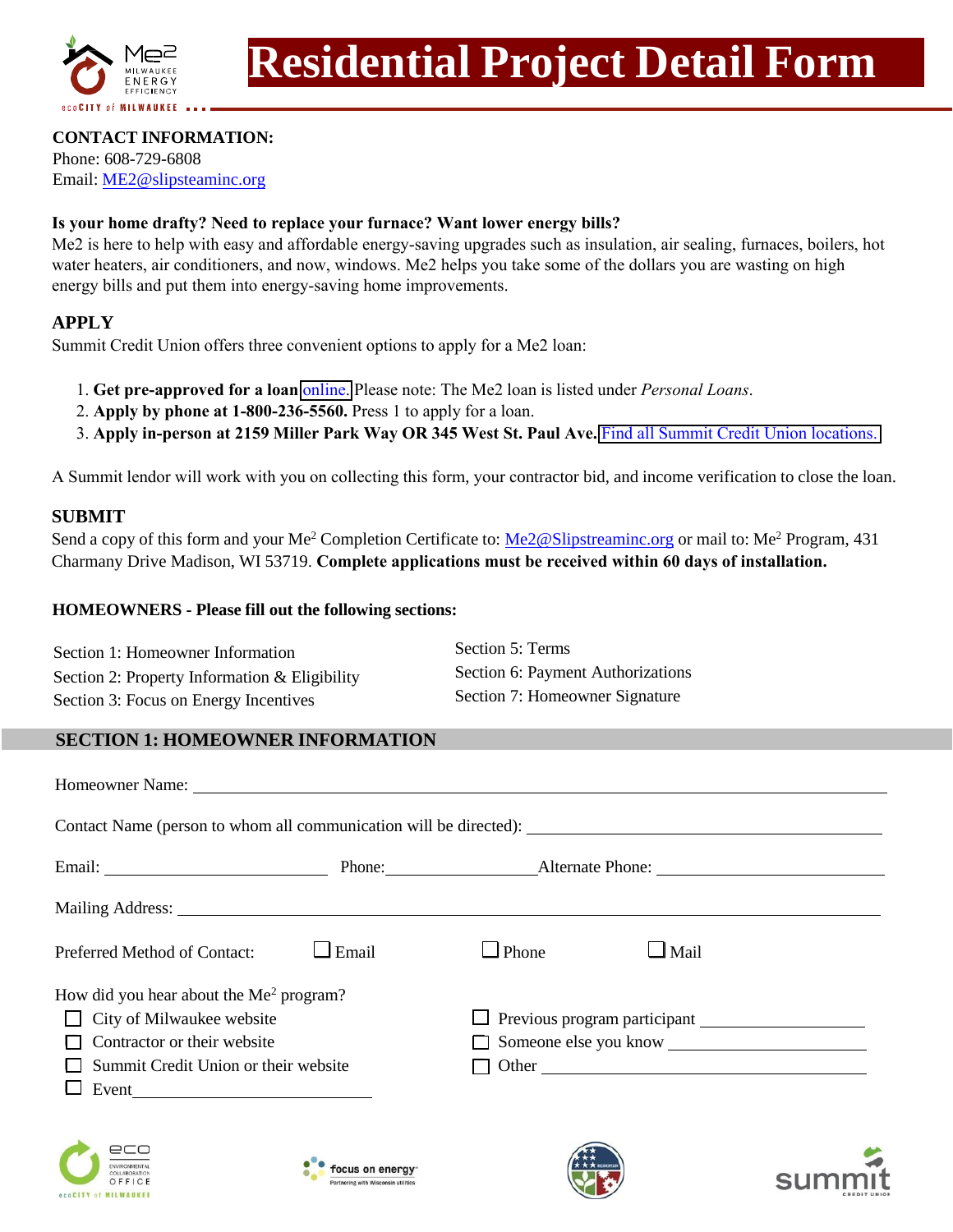

# **SECTION 2: PROPERTY INFORMATION & ELIGIBILITY**

Property Address (site of improvement, if different from above):

City: Milwaukee State: W I Zip:

# **ELIGIBILITY**

You are eligible for Me<sup>2</sup> financing if your home meets the following criteria. Please confirm your eligibility by checking all the following boxes.

- $\Box$  Property to be upgraded is located within the city of Milwaukee.
- $\Box$  Single-family home, duplex, or triplex (3 units or less).
- $\Box$  Building owner must have an individual or living trust, not an LLC or other form of business (for Me<sup>2</sup> loans only).
- $\Box$  No delinquent property taxes are due to the city of Milwaukee on the property (for Me<sup>2</sup> loans only)
- $\Box$  I will use a participating Me<sup>2</sup> contractor to complete the project.

#### **SECTION 3: FOCUS ON ENERGY TIER 2 INCOME QUALIFIED INCENTIVES**

You may be eligible for Focus on Energy Tier 2 incentives if your household income level falls below the upper limits outlined below:

| <b>Household Size</b> | <b>Annual Income Upper Limit</b> |  |  |
|-----------------------|----------------------------------|--|--|
|                       | \$41,471                         |  |  |
|                       | \$54,231                         |  |  |
|                       | \$66,991                         |  |  |
|                       | \$79,751                         |  |  |
|                       | \$92,511                         |  |  |
|                       | \$105,271                        |  |  |
|                       | \$107,664                        |  |  |
|                       | \$110,056                        |  |  |

If you qualify, visit the Focus on Energy website at focusonenergy.com/Tier2 to submit an online application or download the application to apply with the required income documentation.

| City of Milwaukee homeowners qualifying for Focus on Energy, Tier 1 and/or Tier 2 also qualify for Me <sup>2</sup> incentives. |  |
|--------------------------------------------------------------------------------------------------------------------------------|--|
| Please choose the level of incentives you have been approved for: $\Box$ Tier 1 $\Box$ Tier 2                                  |  |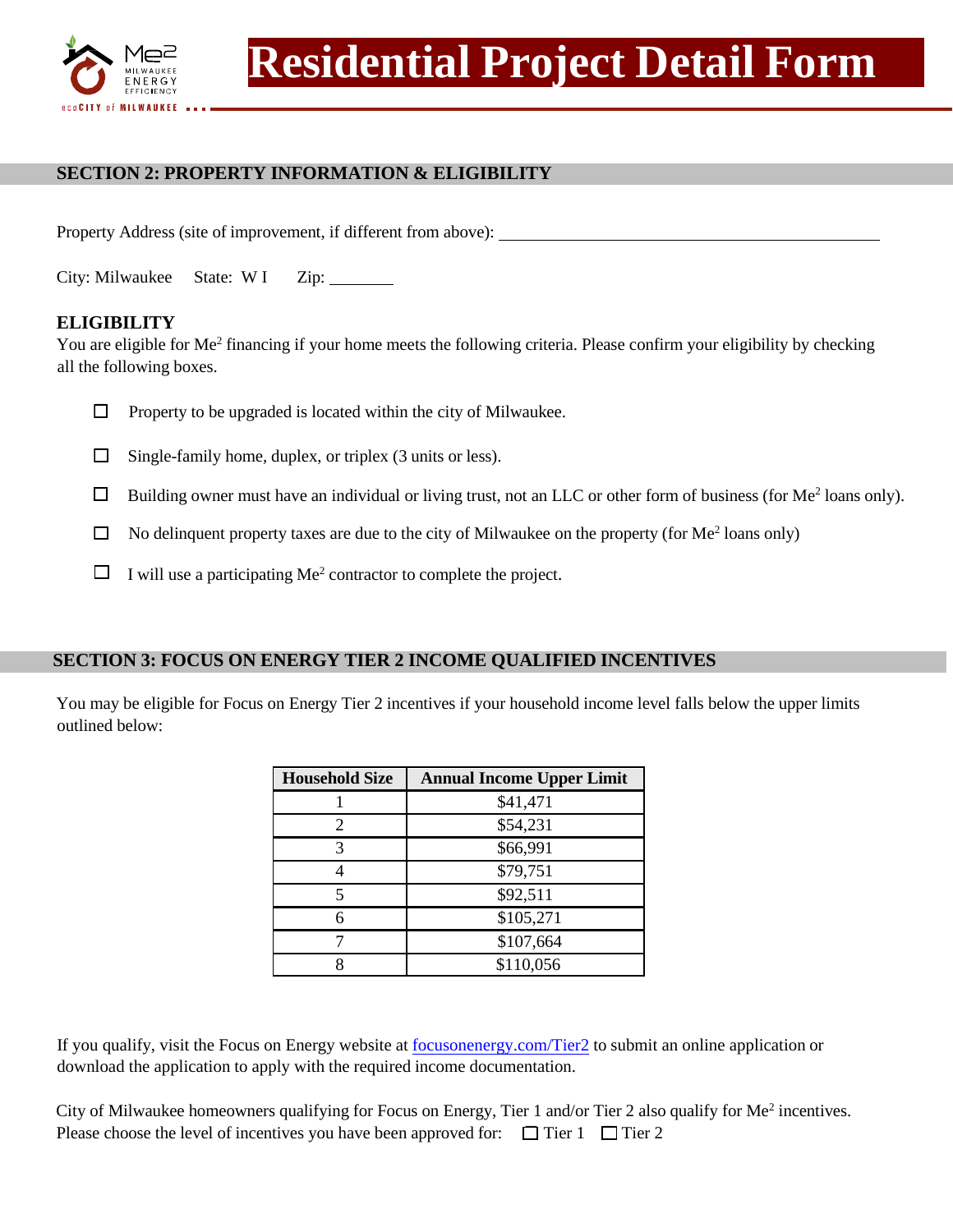

# **SECTION 4: PROJECT INCENTIVES, DESCRIPTION & COST (to be completed by the contractor)**

| <b>Description</b><br>Category |                                                                                                                                                        | Project<br>Cost | <b>Focus on Energy</b><br><b>Incentives</b> |         | <b>Net Cost</b><br>(Project Cost) |
|--------------------------------|--------------------------------------------------------------------------------------------------------------------------------------------------------|-----------------|---------------------------------------------|---------|-----------------------------------|
|                                |                                                                                                                                                        |                 | Tier 1                                      | Tier 2  |                                   |
| Air Sealing                    | ENERGY STAR <sup>®</sup> Qualified Air Sealing<br>(Energy assessment required)                                                                         |                 | \$450                                       | \$750   |                                   |
| Insulation                     | <b>Attic Insulation</b>                                                                                                                                |                 | \$350                                       | \$450   |                                   |
| Insulation                     | <b>Foundation Insulation</b>                                                                                                                           |                 | \$100                                       | \$150   |                                   |
| Insulation                     | <b>Wall Insulation</b>                                                                                                                                 |                 | \$300                                       | \$300   |                                   |
| Insulation                     | Duct Sealing & Insulation                                                                                                                              |                 | \$50                                        | \$50    |                                   |
| Furnace                        | 95% AFUE Single- or Multi-Stage Natural Gas                                                                                                            |                 | \$50                                        | \$350   |                                   |
| Furnace                        | 96% AFUE Single- or Multi-Stage Natural Gas                                                                                                            |                 | \$100                                       | \$450   |                                   |
| Furnace                        | 97%+ AFUE Multi-Stage Natural Gas                                                                                                                      |                 | \$150                                       | \$550   |                                   |
| <b>Boiler</b>                  | 95%+ AFUE Natural Gas Home Heating Boiler                                                                                                              |                 | \$400                                       | \$550   |                                   |
| <b>Boiler</b>                  | 95% + AFUE Natural Gas Combination                                                                                                                     |                 | \$500                                       | \$675   |                                   |
| Air Source Heat<br>Pump        | 15+ SEER, 8.5+ HSPF (propane, oil, natural gas<br>or electric furnace only, cannot be a mini-split or<br>ductless system) *See Focus on Energy         |                 | *Varies                                     | *Varies |                                   |
| <b>ECM</b>                     | <b>ECM</b> Replacement<br>(must replace existing PSC Motor)                                                                                            |                 | \$25                                        | \$25    |                                   |
| Water Heater                   | Indirect Water Heater installed at the same<br>time as a qualifying boiler                                                                             |                 | \$100                                       | \$150   |                                   |
| Thermostat                     | Smart Thermostat installed by a qualified<br>HVAC contractor. For use with natural<br>gas furnace, natural gas boiler or air<br>source heat pump only. |                 | \$50                                        | \$50    |                                   |
|                                | Single Package Vertical Unit, $\geq 90\%$<br>Thermal Efficiency, $NG$ , $\geq 10.0$ EER Cooling                                                        |                 | \$150                                       | \$150   |                                   |
|                                | Single Package Vertical Unit, $\geq 90\% +$<br>Thermal Efficiency, NG                                                                                  |                 | \$100                                       | \$100   |                                   |
| <b>Heat Pump</b>               | Focus on Energy approved Packaged<br>Terminal Heat Pump.<br><b>Enter Efficiency Rating:</b>                                                            |                 | \$100                                       | \$100   |                                   |
| <b>Heat Pump</b>               | <b>ENERGY STAR®</b> Certified Geothermal or<br>Ground Source Heat Pump                                                                                 |                 | \$750                                       | \$750   |                                   |
| Windows                        | ENERGY STAR® rated windows (# of<br>windows:); Attic insulation or Air Sealing required                                                                |                 | \$0                                         | \$0     |                                   |
|                                | <b>SUBTOTAL</b>                                                                                                                                        |                 |                                             |         |                                   |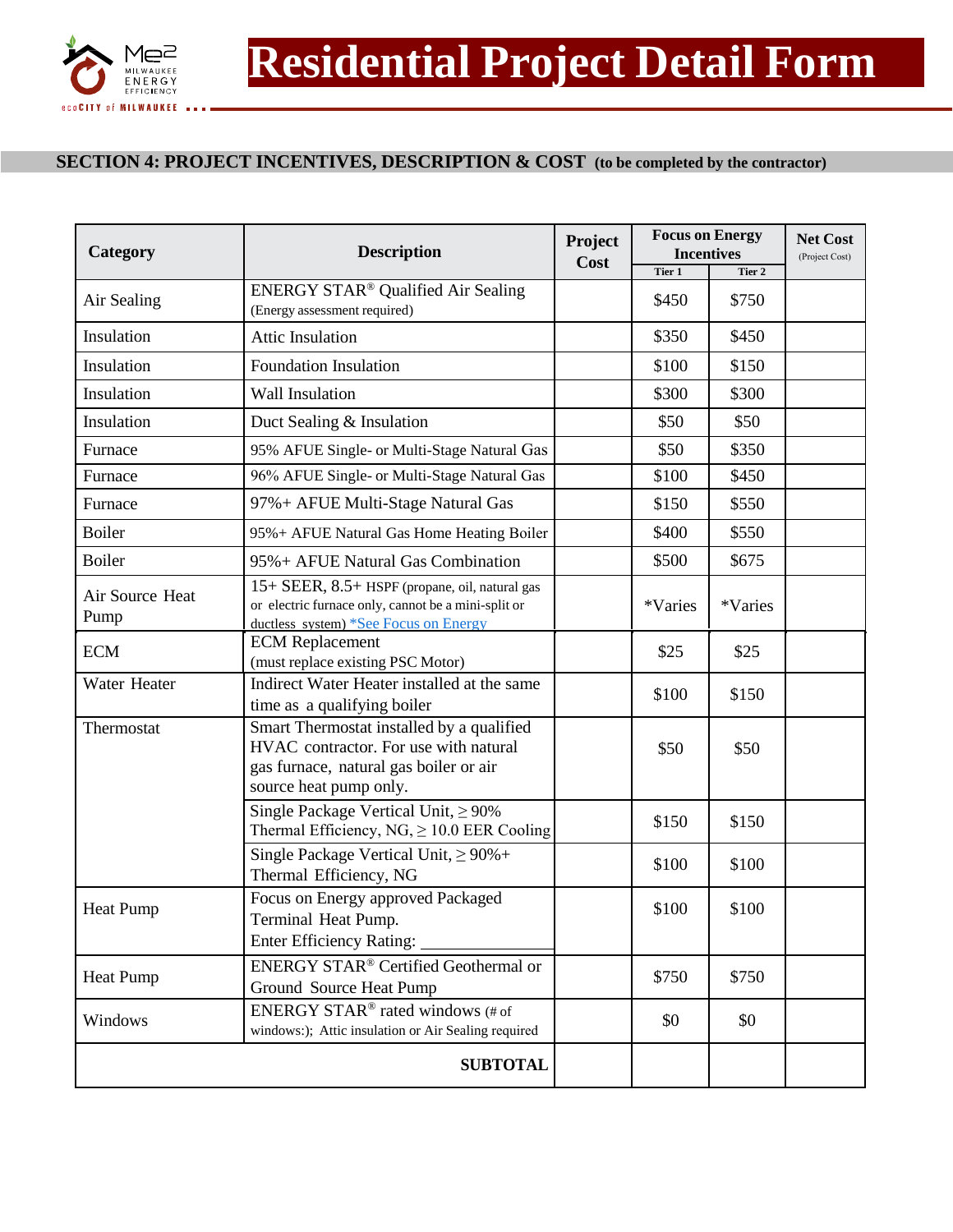

# **SUPPORT MEASURES**

(Electrical upgrades, leaking roof, asbestos removal, oil tank removal, etc. necessary to complete above improvements. This category may not exceed 20% of the above subtotal.)

- **A. TOTAL PROJECT COST:**
- **B. FOCUS ON ENERGY INCENTIVE:**
- **C. OUT OF POCKET COST** (paid by customer):
- **D. REQUESTED SUMMIT PAYMENT:** (\$15,000 max; subtract lines B and C from line A above)

#### **SECTION 5: TERMS**

By checking the box below, you are certifying the property's eligibility to receive Me<sup>2</sup> Financing and have read and understand the main terms of the program.

 $\Box$  I have read and understand the following terms of the Me<sup>2</sup> program.

The City of Milwaukee, the Me<sup>2</sup> program, and Summit Credit Union:

- Recommend you contact your contractor for detailed manufacturer equipment warranties.
- Read and adhere to the State's Homeowner Consumer Tips: [https://datcp.wi.gov/Pages/Publi](https://datcp.wi.gov/Pages/Publications/HI-ConsumerTips136.aspx)cations/HI-[ConsumerTips136.aspx](https://datcp.wi.gov/Pages/Publications/HI-ConsumerTips136.aspx)
- Do not endorse any particular installation contractor, engineering firm, manufacturer, product, or system design by this offering.
- Are not responsible for any tax liability imposed on the recipient as a result of incentives.
- Make no representation or warranty and assume no liability with respect to the quality, safety, performance, or other aspect of any design, consulting, product, system, equipment, or appliance installed or received and expressly disclaim any such representations, warranties, and liability, including, but not limited to, any implied warranties of merchantability or fitness for a particular purpose. Please contact your contractor for detailed manufacturer equipment warranties.
- Do not guarantee that installation and operation of energy efficient equipment will result in reduced usage or in cost savings.
- Are not liable for any damages, including any incidental or consequential damages, arising out of the operation or malfunction of the products, equipment, or appliances, or the installation thereof.
- Signatory(ies) indemnify the Me<sup>2</sup> program, the City of Milwaukee, their respective affiliates, subsidiaries, parent companies, officers, directors, agents, and employees against all losses, damages, expenses, fees, costs, and liability arising from any design, consulting, product, system, equipment, or appliance.
- Unless notified in writing, the  $Me^2$  program reserves the right to publicize participation in the program.
- A Me<sup>2</sup> program representative may schedule a site visit to verify that qualified products, systems, equipment, or appliances were installed.

#### **SECTION 6: PAYMENT AUTHORIZATIONS**

At the homeowner's discretion, Summit may either pay the contractor 100% of the loan upon completion of all agreed upon work OR pay a 30% construction advance and the remaining 70% upon project completion. Homeowner should select one of the following options: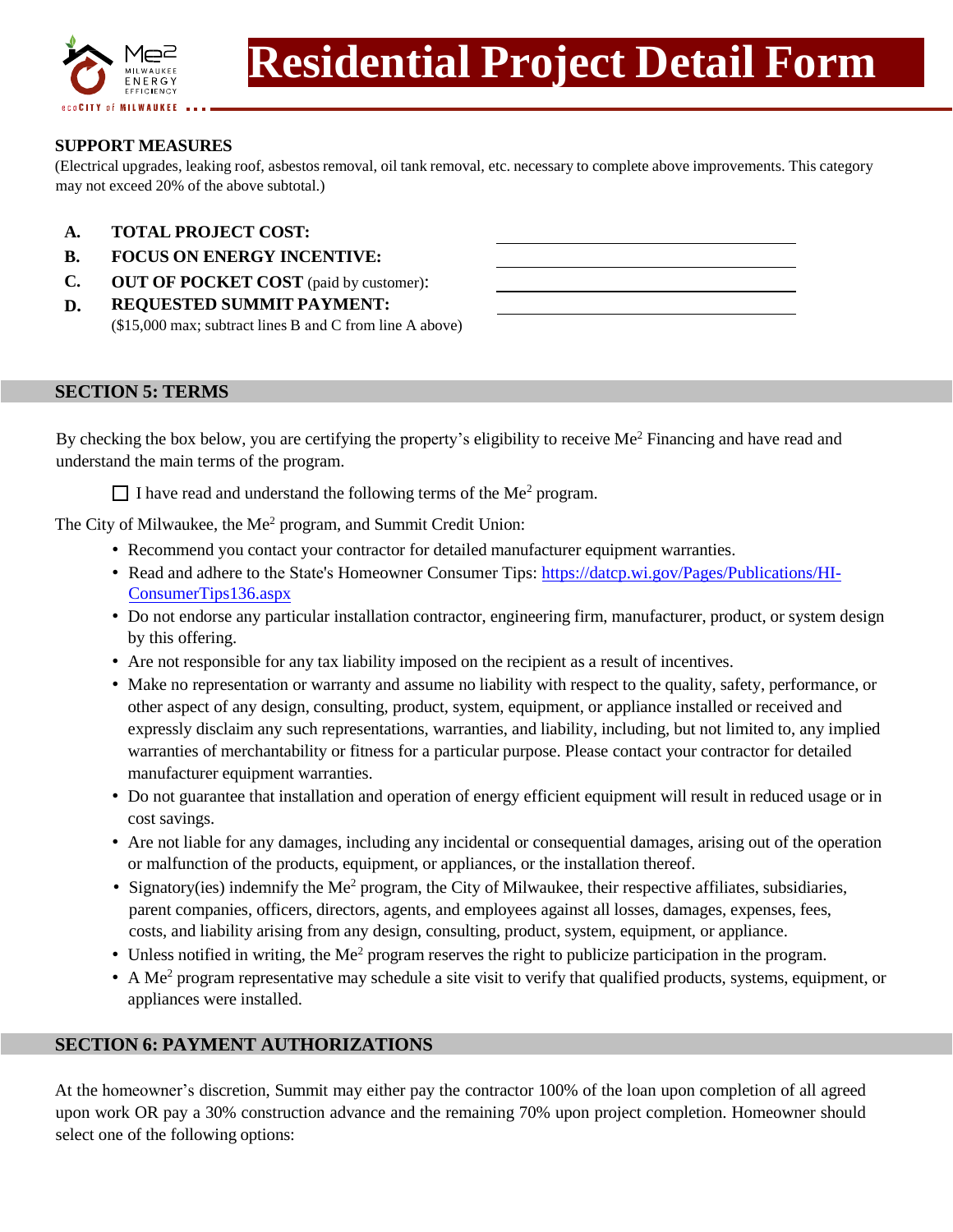

Signature:

- ❑ Pay Contractor only upon completion of the work. Summit Credit Union will issue the Contractor a check 1-2 weeks after the Contractor submits the Completion Certificate, including documentation of City permits.
- ❑ Pay Contractor 30% down as a construction advance and the remainder upon completion. 1-2 weeks after initial loan closing, Summit Credit Union will issue the Contractor a check for 30% of the loan amount. Upon completion of all work, Summit will issue the Contractor a check for the remaining balance 1-2 weeks after the Contractor submits the Completion Certificate.

## **SECTION 7: HOMEOWNER SIGNATURE**

To the best of my knowledge, the statements above are complete, true, and correct. I hereby certify that I hold title to the property and am authorized to submit this application. By signing this application, I authorize Summit Credit Union and the Focus on Energy program to release project information such as energy savings estimates to the Me<sup>2</sup> program and its affiliates, including Slipstream, City of Milwaukee, and U.S. Department of Energy. Submission of this Application Form does not guarantee approval.

|                                                                                                                                      | Date:                                                                                                                                                                                                                                                 |
|--------------------------------------------------------------------------------------------------------------------------------------|-------------------------------------------------------------------------------------------------------------------------------------------------------------------------------------------------------------------------------------------------------|
| <b>SECTION 8: CONTRACTOR INFORMATION &amp; SIGNATURE</b>                                                                             |                                                                                                                                                                                                                                                       |
| Contractor Name:                                                                                                                     |                                                                                                                                                                                                                                                       |
|                                                                                                                                      |                                                                                                                                                                                                                                                       |
|                                                                                                                                      | Phone:                                                                                                                                                                                                                                                |
|                                                                                                                                      |                                                                                                                                                                                                                                                       |
|                                                                                                                                      |                                                                                                                                                                                                                                                       |
| Please confirm all of the following statements by checking the following boxes:                                                      |                                                                                                                                                                                                                                                       |
| $\Box$ I am a Me <sup>2</sup> Participating Contractor currently in good standing with the program.                                  |                                                                                                                                                                                                                                                       |
| $\Box$ I am a Focus on Energy Trade Ally currently in good standing with the program.                                                |                                                                                                                                                                                                                                                       |
| $\Box$ I have provided this homeowner with a written bid that matches the project description contained in Section 4.                |                                                                                                                                                                                                                                                       |
| $\Box$ To the best of my knowledge, the proposed improvements are eligible for Focus on Energy incentives as noted in<br>incentives. | Section 4 (except support measures) and I will submit the incentive request to Focus on Energy within 10 business days<br>of project completion. I will utilize the Instant Discount option so that the customer only pays the net project cost after |
|                                                                                                                                      | U Laakwambadaa Luull ka wald aaaandina ta tha kamaamman aalaatian in Qaatian Gand that it is muudutu ta submit tha                                                                                                                                    |

I acknowledge I will be paid according to the homeowner selection in Section 6 and that it is my duty to submit the Completion Certificate to Summit Credit Union.